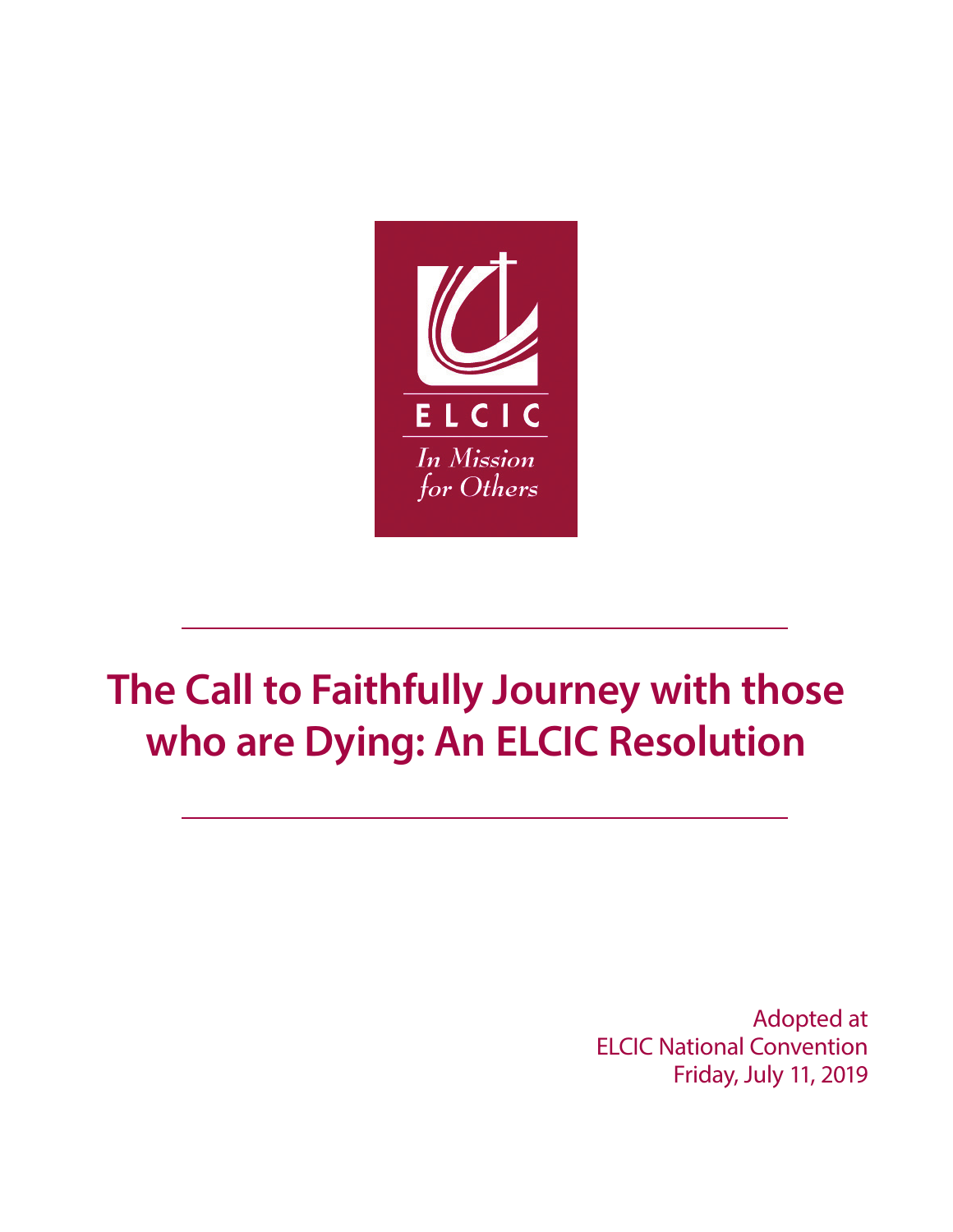# The Call to Faithfully Journey with those who are Dying: An ELCIC Resolution

# **Context**

On February 6, 2015 the Supreme Court of Canada ruled that sections of the *Criminal Code* that had prohibited physician-assisted death were no longer in force and that a medically-assisted death could be allowed, but under strict criteria of protection.

In the public square and in the church, this decision stimulated conversations about dying, death and how we make decisions together. This conversation has sometimes felt uncomfortable, sometimes been enriching and sometimes revealed a deep yearning to live faithfully in all of life's realities. New ethical questions continue to arise. In certain moments, it has felt like the context is changing faster than the church can keep up; at least faster than church conventions can keep up!

All of this has provided an opportunity to be in conversation on deeply important matters. The conversation needs to continue.

In 1997, the ELCIC National Convention adopted An ELCIC Resolution on Decisions-at-the-End-of-Life<sup>1</sup>, which makes reference to a 1982 *Social Statement on Death and Dying*<sup>2</sup> from a predecessor church body. In 2015 the ELCIC National Convention passed a motion directing the National Church Council (NCC) to review the 1997 resolution. To that end, NCC established a Task Force to generate conversations across the church and to make recommendations regarding the current policy. This Resolution is the result of the work of the Task Force and NCC.

What core theological values will guide us as we seek to faithfully respond to our current context? In identifying theological values, our perspectives become most real, and most challenged, when we encounter personal stories. Always, we begin with the person created in the image of a God. We may well have had the experience of feeling anxious and unsure of what to say or do. The circumstances of each person's death are unique, and the final journey of one affects many: family, friends, faith community, health-care professionals and institutions.

As we make life's journey, it is vitally important to use practices that open our hearts and minds to hearing God's voice. Along with our reflections, throughout this statement we offer words to encourage and challenge us as we make this journey. These have been titled *Dwelling in the Word*. They are not intended to be proof texts, but words of inspiration, guidance and redirection as we seek to prayerfully engage in conversation and action. We have felt called to include some words from hymns along with scripture.

<sup>1</sup> [www.elcic.ca/public-policy/documents/1997-AnELCICResolutiononDecisions.pdf](http://www.elcic.ca/public-policy/documents/1997-AnELCICResolutiononDecisions.pdf)

<sup>2</sup> [www.elcic.ca/Public-Policy/documents/500.31982-ASocialStatementonDeathandDying.pdf](http://www.elcic.ca/Public-Policy/documents/500.31982-ASocialStatementonDeathandDying.pdf)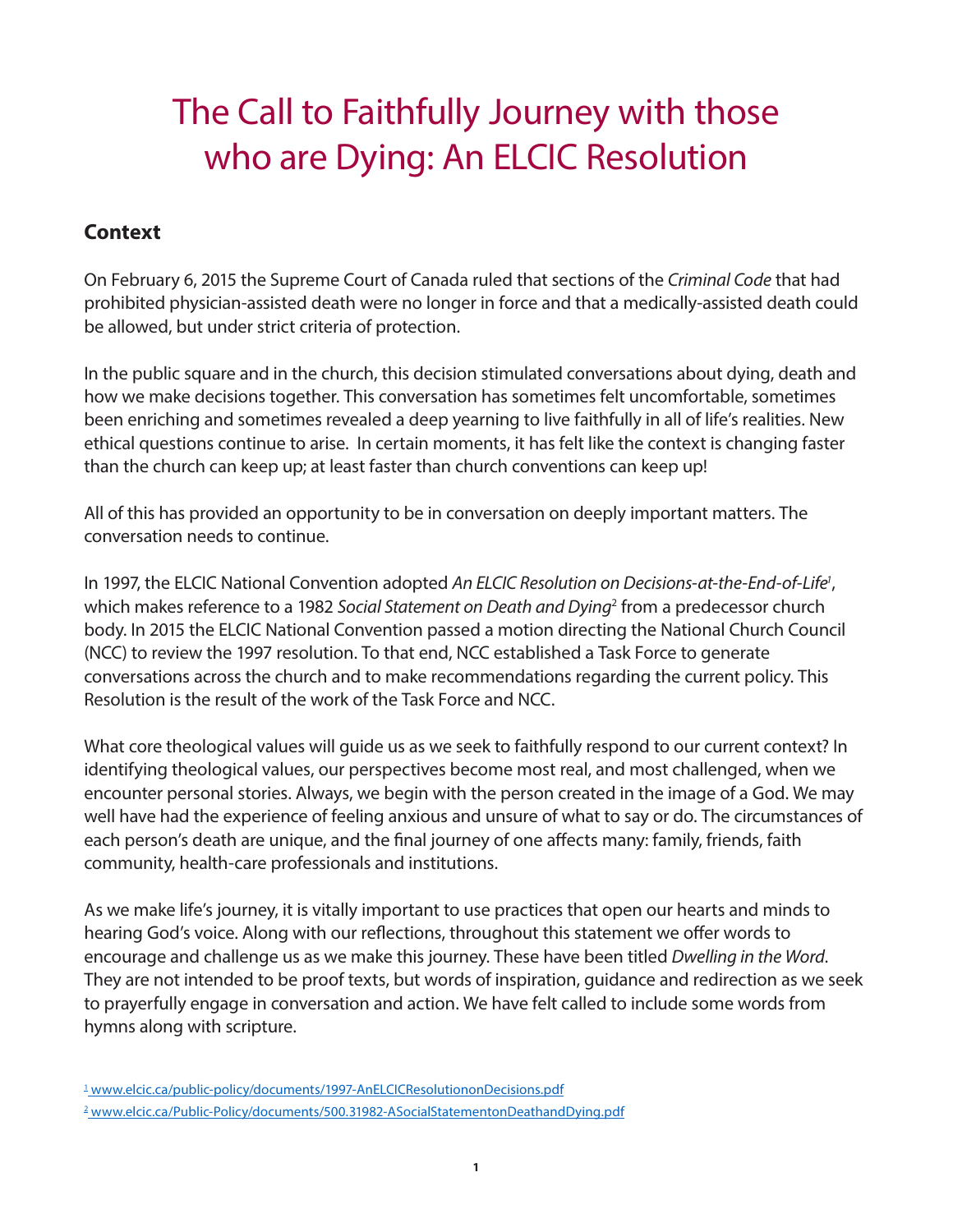#### **Dwelling in the Word**

*We do not live to ourselves, and we do not die to ourselves. If we live, we live to the Lord, and if we die, we die to the Lord; so then, whether we live or whether we die, we are the Lord's.*

Romans 14:7–8

# **Baptismal Calling**

In Baptism, we are called to be in relationship with God and with one another, in loving and supportive community. We regard life as a sacred gift from God. Through all of life's passages, we promise to support and pray for each other.

Our first calling as a supportive community is to be present. Whenever we enter into a context where death is near, we are standing on holy ground. Life is a sacred journey; both being born and dying are truly sacred times. Death is a mystery. Recognizing the uniqueness of each person's journey, we enter the presence of another with humility: seeking to minimize our judgements, being careful about our certainties and listening with as much grace as we can offer.

As much as we cling to the promises of God, we must also admit that there is much that we do not understand. When we are called to journey with a dying person, it is a ministry of accompaniment. We bring our compassion, humility, mercy and grace. We bring our whole self: our experiences, our fears, our hopes, our hearts, our minds, our spirits and our faith.

#### **Dwelling in the Word**

*As many of you as were baptized into Christ have clothed yourselves with Christ.* 

Galatians 3:27

# **Pain and Suffering**

Life's journey includes times of pain and suffering: physically, emotionally, socially and spiritually. We are called to comfort and support people in difficult times, but we are not able to alleviate all of life's pain.

The pain of death is distributed inequitably. Some people die in accidents and some die at the hands of violence. Which is to say, not everyone has the opportunity to make decisions at the end of life. Some people do die as the results of illness. At some point during treatment, a diagnosis may lead a person to choose palliative care as the primary focus of treatment. We have faith that God is with us in all circumstances: as the apostle Paul asserts, *For I am convinced that neither death, nor life, nor angels, nor rulers, nor things present, nor things to come, nor powers, nor height, nor depth, nor anything else in all creation, will be able to separate us from the love of God in Christ Jesus our Lord*. 3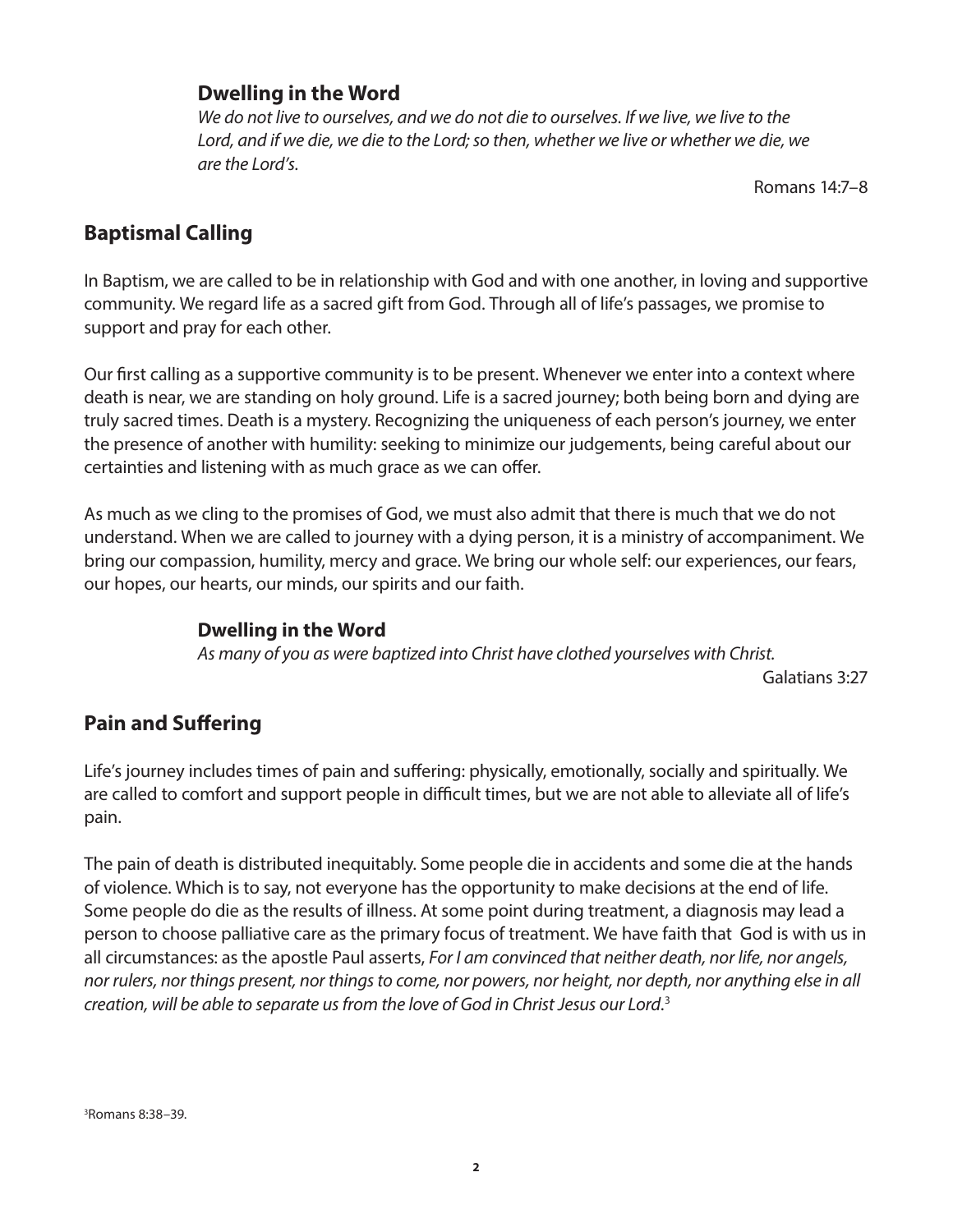When accompanying someone who is dying, we recognize that each person's experience is unique, while drawing on our own experience to deepen our understanding, as best we can. Our primary calling as disciples is to say to a dying person, "We will support you and journey with you whatever you decide."

#### **Dwelling in the Word**

*When pain of the world surrounds us with darkness and despair, when searching just confounds us with false hopes everywhere, when lives are starved for meaning and destiny is bare, we are called to follow Jesus and let God's healing flow through us.*  Evangelical Lutheran Worship, Hymn #704

*Even though I walk through the valley of the shadow of death, I fear no evil; for you are with me; your rod and your staff—they comfort me.*

Psalm 23

# **Compassionate God**

Lutherans believe in a God of compassion, mercy and grace. The global Lutheran community commemorated the 500th Anniversary of the Reformation under the theme *Liberated by God's Grace*, along with three sub-themes: *Salvation—not for sale; Human Beings—not for sale; Creation—not for sale.* These words uphold the dignity of all peoples and each person.

We are called to imitate the compassionate God. Compassion, "to suffer with," is at the heart of our call to love our neighbour. It is a responsibility as a member of the body of Christ (the baptized) and requires our response—ability—remaining present to the needs of others that we might respond respectfully, non-judgmentally, valuing their experience. Compassion is driven by relationship. It is the feeling in the gut and the heart that sees the other in front of us as similar to us—and as Christians we would say as one of us and as one of God's. Our God is a God of Compassion.

Jesus once said, *Do not let your hearts be troubled. Believe in God, believe also in me. In my Father's house there are many dwelling places. If it were not so, would I have told you that I go to prepare a place for you?*<sup>4</sup> As hard as we work to faithfully journey with those who are dying, it is valuable to periodically be reminded that God is also preparing for the death of each of us.

# **Dwelling in the Word**

*For surely I know the plans I have for you, says the LORD, plans for your welfare and not for harm, to give you a future with hope.*

Jeremiah 29:11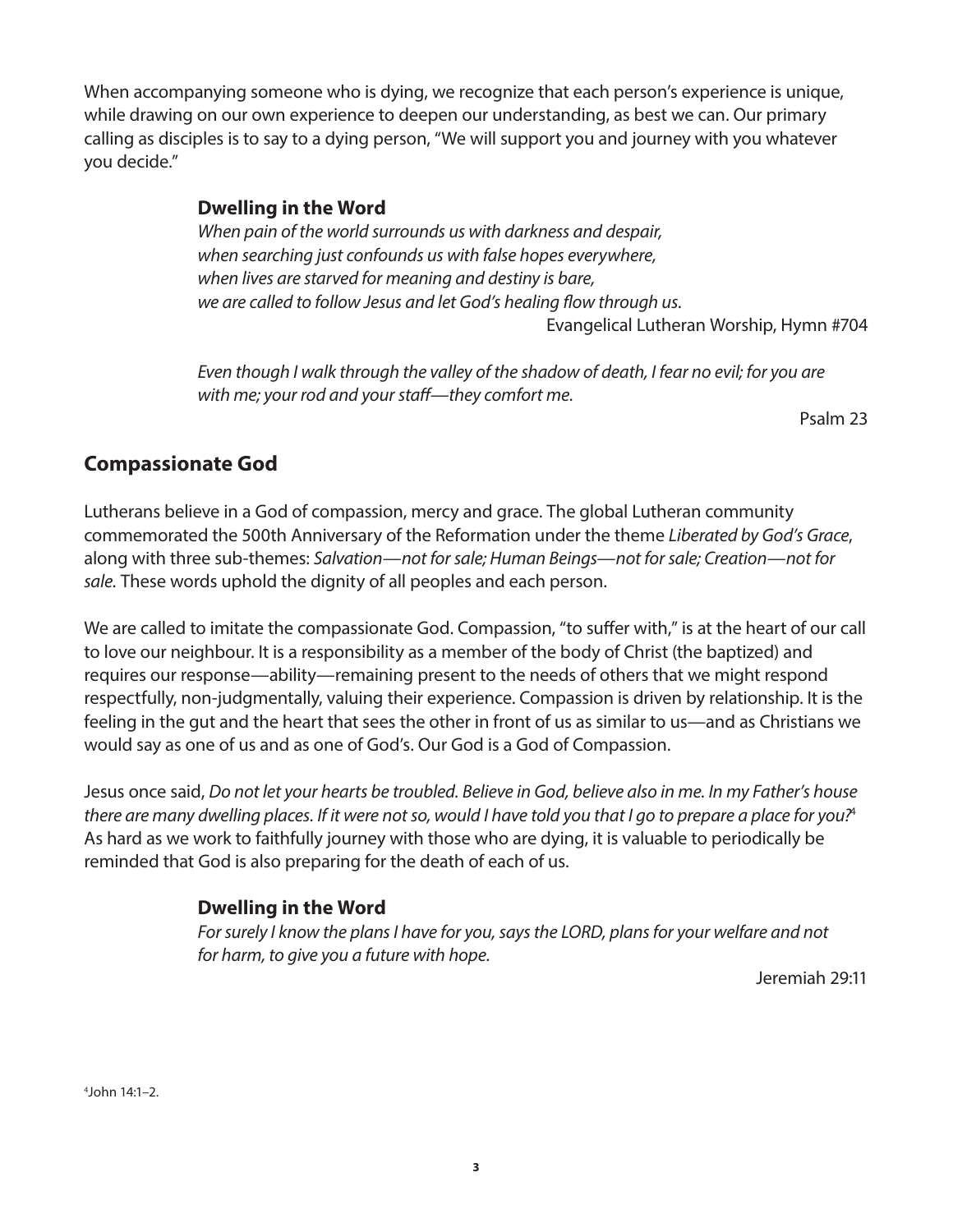# **Dignity**

"This church upholds the dignity of all people. We recognize the image of Christ in every person and serve that person as Christ himself. In meeting diverse people, we begin with a core sense of respect for the value of each person as a unique child of God."5

We affirm that a good death is an essential element of upholding dignity. A good or a satisfactory death, whether it is protracted or sudden, involves living in ways that set us on the path to a good death. Who we are as a person, in all our many roles, is how we will deal with life threatening illness and impending death. It is important to do that work—including having open and forgiving relationships with those we love throughout our lives.

We affirm that individuals have the primary responsibility for making treatment choices for themselves. "Christians should not support any treatment given without the consent of a patient, or if that is not possible, without the witnessed consent of those who have been given authority to speak on behalf of the patient."<sup>6</sup> Liberated by God's grace, we can trust people to make these decisions. We will not all agree with each individual's choice. But we can respect their right to make their own decisions.

We also affirm that personal decisions benefit from support, conversation and prayer. Individuals will be most empowered to make wise decisions when they are surrounded by a caring community and have input from persons, often professionals, with expertise on specific relevant matters, including treatment decisions, pain control, putting financial matters in order, funeral planning and spiritual care.

#### **Dwelling in the Word**

*For we do not have a high priest who is unable to sympathize with our weaknesses, but we have one who in every respect has been tested as we are, yet without sin.* 

Hebrews 4:15

# **Cluster of Companions for the Journey**

We do not journey through life alone. All our decisions impact a complex, diverse web of people around us; and we have a web of relationships, a system of health care and a community of spiritual care informing our decisions. Most of us want and need this support. One of life's realities is that those called to give support may or may not actually be helpful to a particular individual.

5 2011 *ELCIC Social Statement on Human Sexuality*.

[www.elcic.ca/Human-Sexuality/documents/APPROVEDELCICSocialStatementonHumanSexuality.pdf](http://www.elcic.ca/Human-Sexuality/documents/APPROVEDELCICSocialStatementonHumanSexuality.pdf)

6 *1997 ELCIC Resolution on Decisions-at-the-End-of-Life*.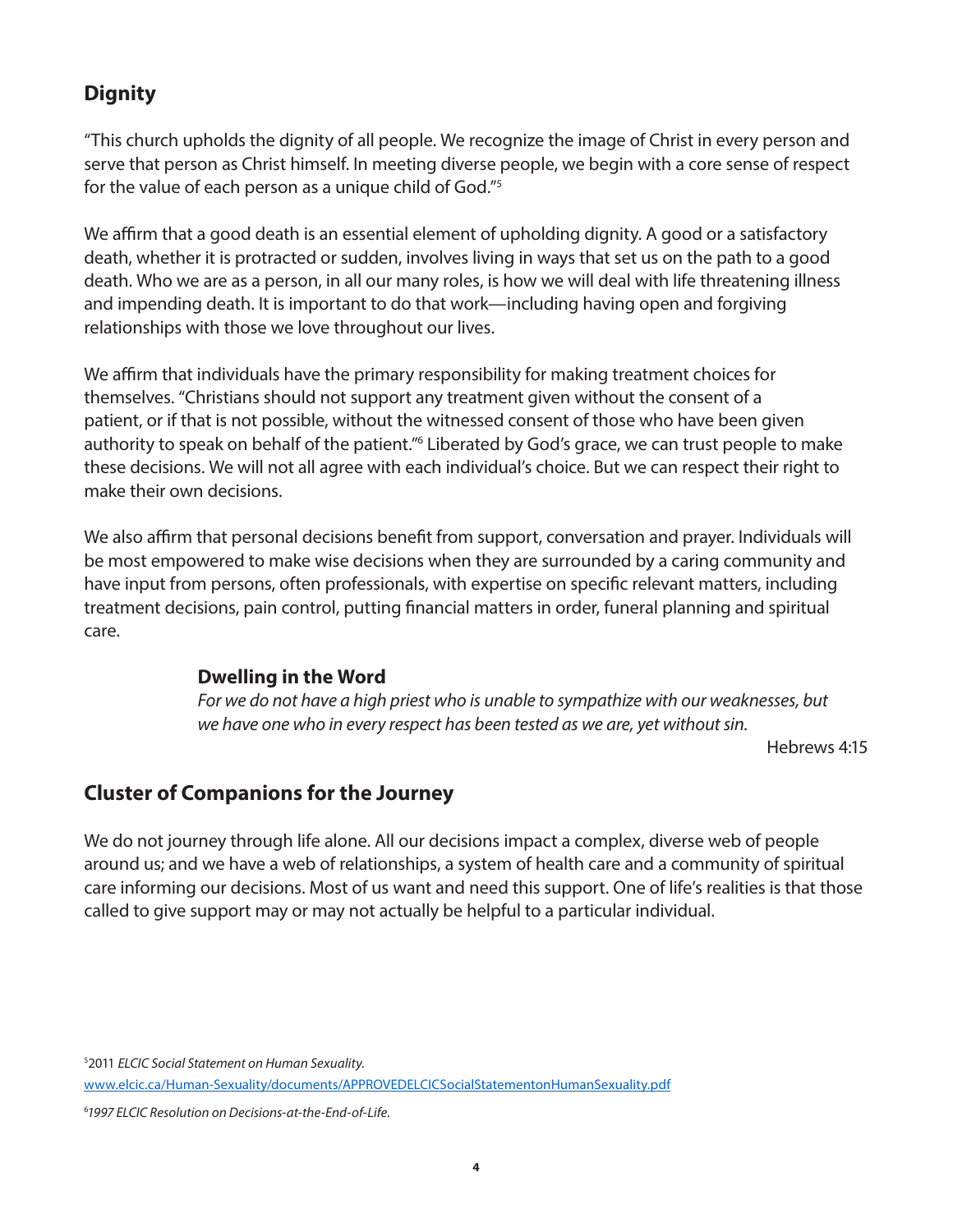Without trying to create rigid categories, for the purposes of this resolution we are identifying three inter-related clusters of support:

> **Supportive Relationships:** referring to family, friends and creation. **Professional Health Care:** referring to health-care professionals, institutions and legal guidance.

**Spiritual Care:** referring to those who listen deeply, help one to reflect on meaning and inspire prayer.

#### **Dwelling in the Word**

*Therefore, since we are surrounded by so great a cloud of witnesses …* 

Hebrews 12:1–2

# **Supportive Relationships**

Relationships refer to family, friends and creation. These companions are personal, relational and unique to each person.

Beyond an individual, the family is most impacted by a journey toward death. Family is the primary place most people look to support. Families need support as a loved one journeys toward death. Many times, part of the work done by a dying person is to help prepare their family for the coming reality of the person's pending death. When a dying person no longer has the capacity to communicate their own choices, decision making may fall to particular family members.

Friends also are part of a dying person's community. Some friends may be as close as family. Other friends may offer a smaller but vital role of providing additional support, in various ways, to both individuals and family members.

Creation also has the potential to be a supportive relationship in the dying process. In wrestling with the meaning of mortality, an individual may ponder their connections to the web of life in all creation. Comfort may be experienced through fresh air, sunlight, the song of birds and a favourite place to sit or walk. For some people, relationship with a pet may be a source of comfort, and may be one of the relationships that needs a careful, heart-felt goodbye. *Creation—not for sale* is a reminder that we are liberated by God's grace.

# **Dwelling in the Word**

*If one member suffers, all suffer together with it; if one member is honored, all rejoice together with it. Now you are the body of Christ and individually members of it.*

1 Corinthians 12:26–27

# **Professional Health Care**

While delivering professional health care includes a significant relational component, these supports exist in a system that has the purpose of offering specific aspects of care based on expertise.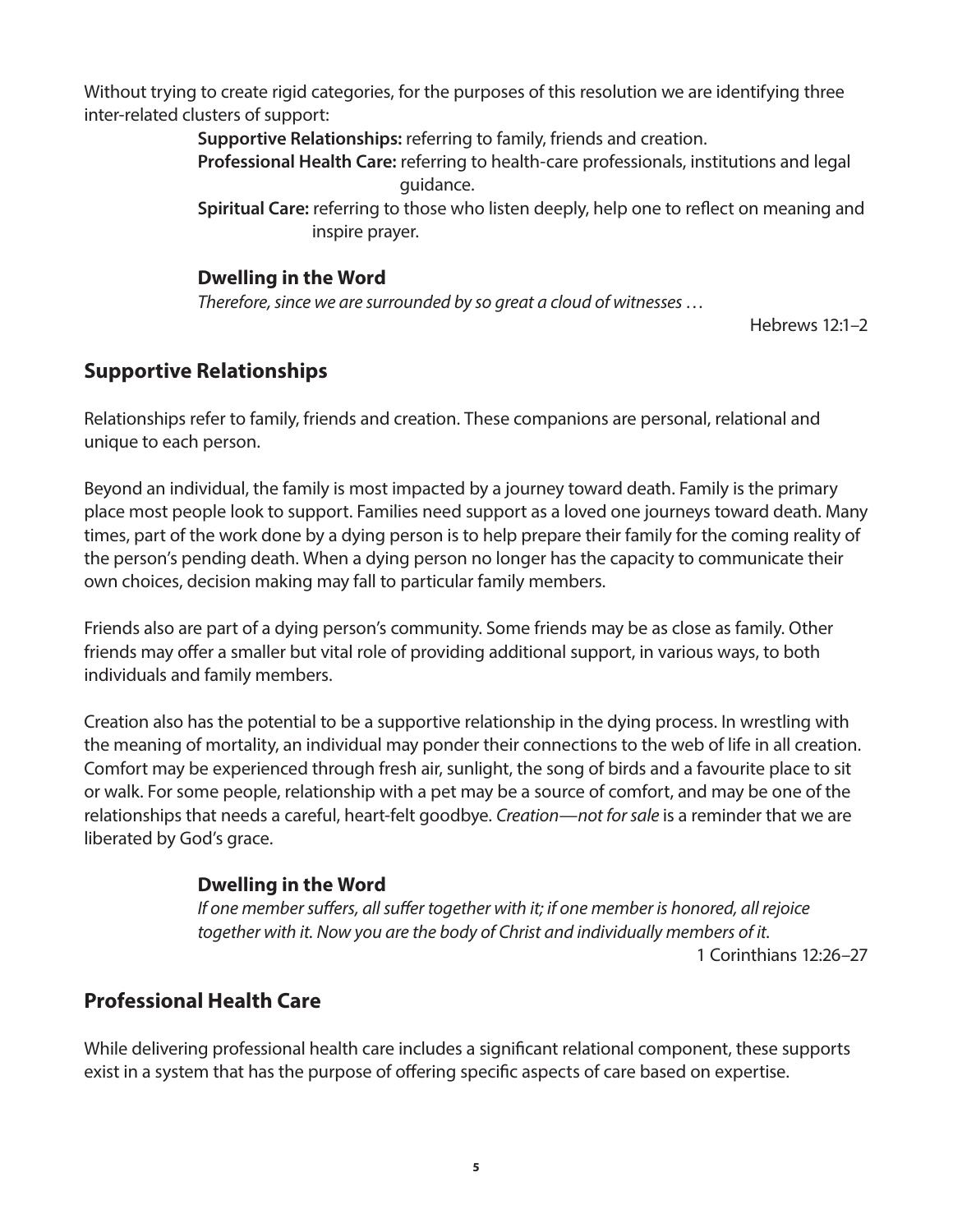Health-care professionals have a calling to offer care and guidance using their expertise in a particular field. Through their vocation, they accumulate knowledge and experience that can guide a dying person and the families of the dying. Certainly, most health-care professionals develop meaningful relationships as they live out their calling. Many people of faith have this vocation. Nevertheless, health-care professionals enter the holy ground near a dying person with a particular role. We trust professionals to uphold the dignity of individuals through competent and compassionate care and with respect for the individual's role in decision making.

Hospitals, care facilities, hospices and other institutions may provide a space where the needs of a person are addressed, and a pathway to help ensure that the individuals receive the care and support they need. One way institutions seek to provide quality of care is through the language of policy. At times, this language may seem insensitive to individual cases. Nevertheless, policy articulates common standards that may provide protection, lift up rights and offer options for end of life decisions.

Some institutions are faith-based and bring a faith perspective to their policy, procedures and offering of care. We trust institutions to uphold the dignity of individuals through an ethic of compassion in providing caring and competent service, with respect for the individual's role in decision making.

Legal guidance can help people to put their affairs in order, and this may help bring peace of mind. There are legal boundaries regarding what is and is not possible when providing treatment. At times, the boundaries may seem insensitive to individual cases. Nevertheless, the boundaries articulate common standards that provide protection and identify possibilities. Legal guidance can help individuals to understand their rights and their options for end of life decisions.

#### **Dwelling in the Word**

*I was sick and you took care of me…Truly I tell you, just as you did it to one of the least of these who are members of my family, you did it to me.*

Matthew 25:31–40

# **Spiritual Care**

We affirm that offering spiritual care is a calling of the whole faith community. In offering spiritual care, we are the embodiment of God's comfort, love, grace and strength during the dying journey; and beyond as we begin to grieve and remember.

A primary principle of spiritual care is to be consistently asking, "is my response serving the needs of the patient or is it serving my own needs?" Our diligence in asking this question is an offering to our neighbour. We only discover the capacity to act for our neighbour's need through God's grace. We affirm spiritual care which reflects those values upheld within a ministry of presence.<sup>7</sup>

7 Definitions of "ministry of presence" can be found in, for example, *Toward a Theology of the Ministry of Presence*, by Neil Holm, *International Journal of Christianity and Education*, Volume: os-52 issue: 1, pages: 7–22. <http://journals.sagepub.com/doi/abs/10.1177/002196570905200103>. See also *In Sure and Certain Hope*, Anglican Church of Canada, page 22–23.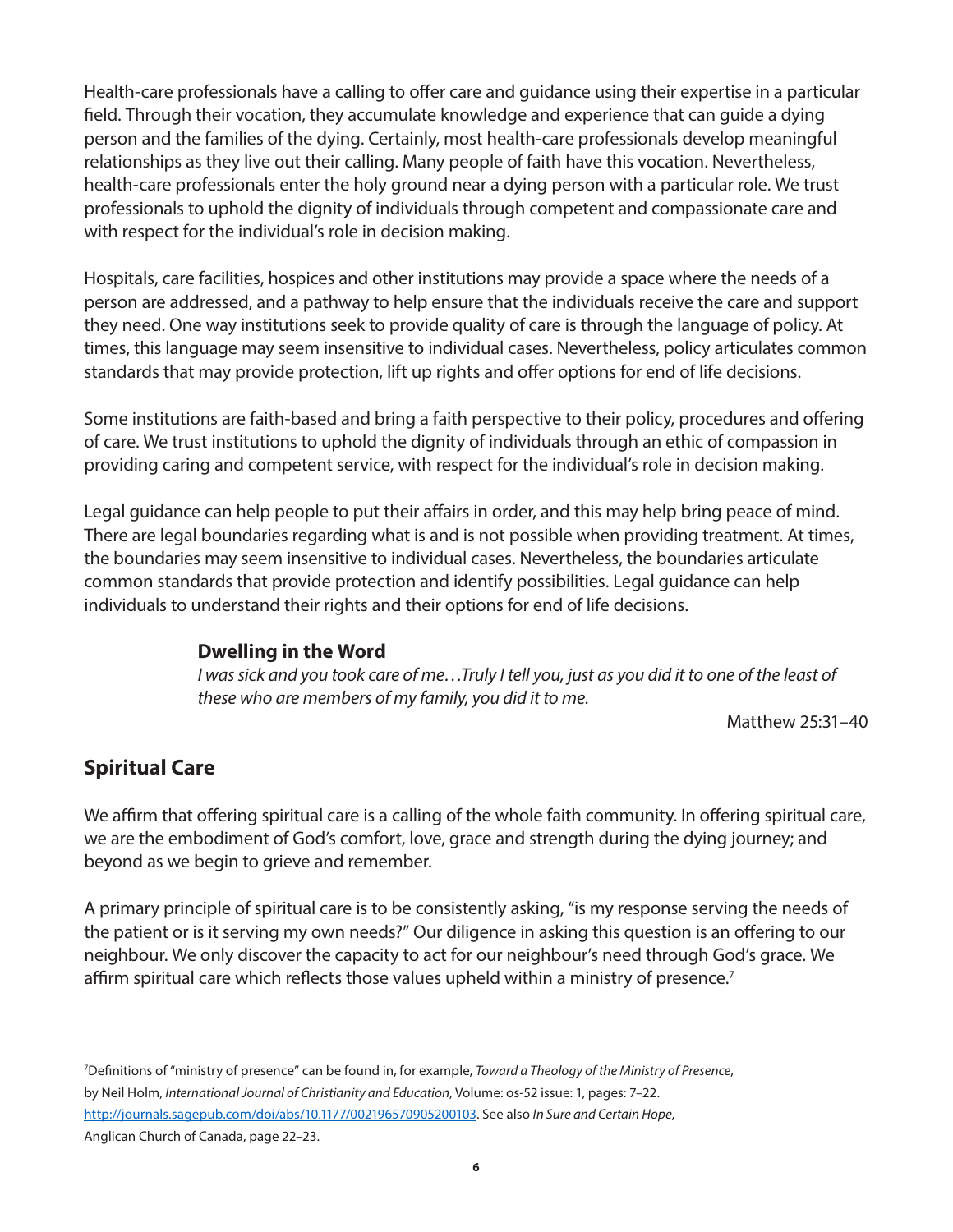We affirm that spiritual care offered by rostered leaders is a gift. Care received from leaders authorized by the church, may be of particular comfort to some people in some cases. When pastors, deacons, chaplains and spiritual-health practitioners are offering spiritual care they may have credibility to interact professionally with other members of the health-care system. We trust authorized leaders to uphold the dignity of individuals through conscientious ministerial care and with respect for the individual's role in decision making.

"God's love for us is abiding. It existed before creation, calling forth light and life from the waters of chaos. God's love called us forth into life. Through the waters of baptism, God calls us into eternal abiding relationship with both God and all the people of God, from every time and every place. We are called to serve one another, especially at our time of greatest need and distress. God's love finds us wherever we are in life, including all stages of death and dying. God's love does not insist that we bear suffering beyond our ability to endure for our whole remaining existence. We are always surrounded by the great cloud of witnesses, so we will never be alone. God's love will be awaiting us beyond death when we will join that great cloud of witnesses in a new and different way from our earthly existence. We look forward to the new creation—when we will experience God in new and intimate ways, as part of the new heaven and the new earth. Soli Deo Gloria."8

#### **Dwelling in the Word**

*…I was sick and you took care of me, I was in prison and you visited me. …Truly I tell you, just as you did it to one of the least of these who are members of my family, you did it to me.*

Matthew 25:31–40

#### **Palliative Care**

Palliative care is a concept of care provided in any setting (hospital, home, long-term care, on the street<sup>9</sup>, etc.) where a person is, or chooses, to die.<sup>10</sup> "Palliate" comes from a Latin word, *palliare*, meaning "to cloak" or protect from suffering. Suffering may not be limited to the physical but also spiritual, psychosocial, financial or systemic concerns. This care often includes a whole team of professionals working with the patient and family, including physicians, nurses, home-care support workers, pharmacists, social workers, physical and occupational therapists, volunteers, to name a few. It is a high level of care designed to alleviate all types of suffering and can include specific treatments that at one time were considered only for those receiving acute care.

We recognize that there is good basic palliative care that happens all the time as part of "regular" medical care. However, serious inequities exist in access to specialized palliative care. For example, there are differences between urban and rural settings, there are variations in care standards between provinces and there are ongoing challenges to providing health care for more remote Indigenous communities. The reality is these services are not available everywhere across the country and in many cases the demands for this care can exceed the resources available.

8 Rev. Dr. Peter Kuhnert MD M.Div. FCFP, theological submission to the ELCIC Task Force, page 7. [www.elcic.ca](http://www.elcic.ca)

<sup>9</sup> In some communities, there are programs seeking to provide palliative care for people who are homeless. For example, in Toronto: [www.journeyhomehospice.ca/about-us/](http://www.journeyhomehospice.ca/about-us/).

<sup>&</sup>lt;sup>10</sup>For the World Health Organization (WHO) Definition of Palliative Care, see: <http://www.who.int/cancer/palliative/definition/en/>.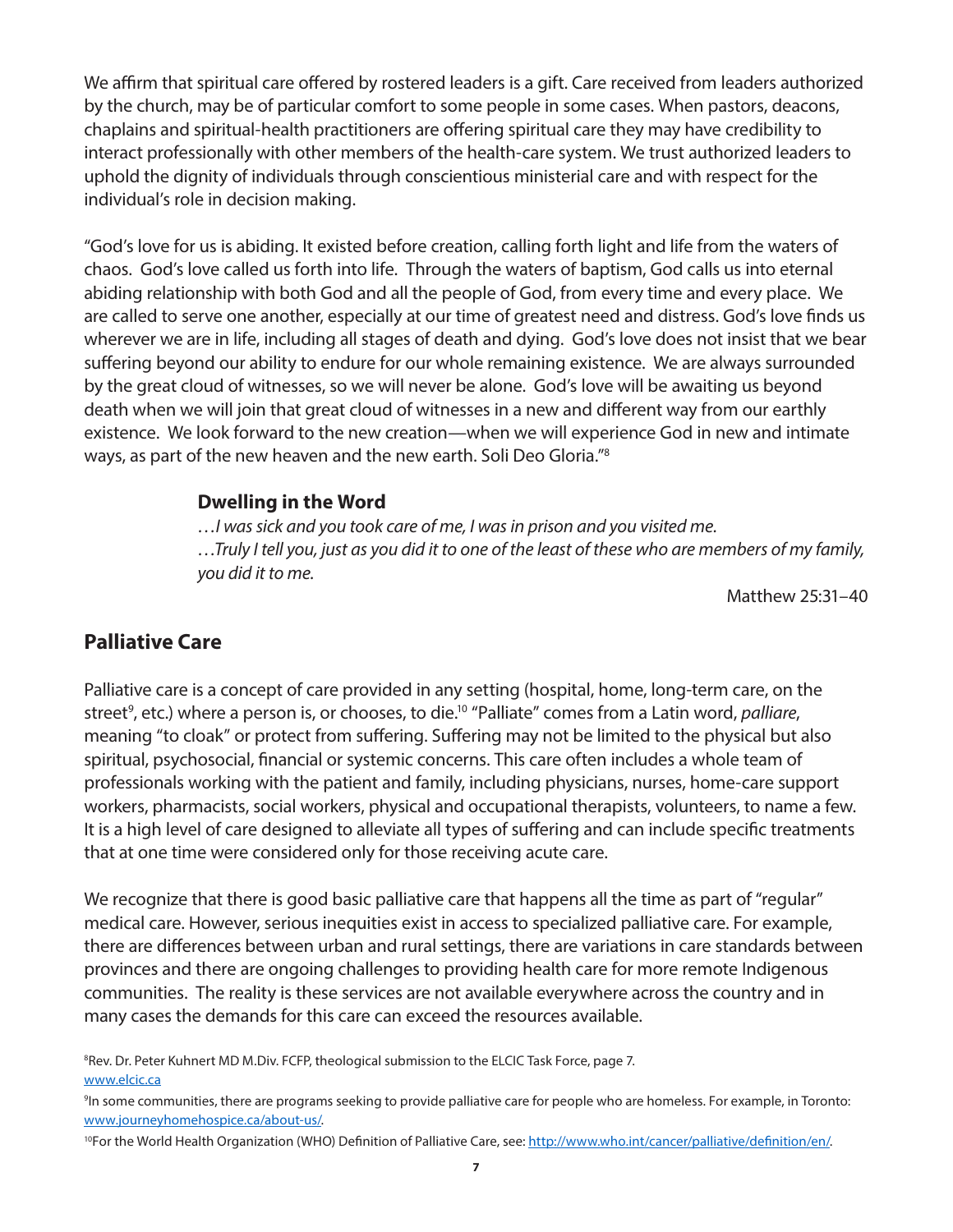"We affirm that we support just access for all to dignified, quality palliative care. We see the provision of such care as an intrinsic human responsibility toward the suffering person because of the inestimable worth and dignity of every human being, created as we are in the image of God, and because of Jesus' command to care for the sick (Matthew 25:36)."11

#### **Dwelling in the Word**

*O Lord, support us all the day long of this troubled life, until the shadows lengthen and the evening comes and the busy world is hushed, the fever of life is over, and our work is done. Then, in your mercy, grant us a safe lodging, and a holy rest, and peace at the last, through Jesus Christ our Lord. Amen.*

from Night Prayer (page 325) and Funeral (page 284), in Evangelical Lutheran Worship

# **Medical Assistance in Dying**

Medical Assistance in Dying, commonly abbreviated as MAiD or MAID, is now legally recognized as a medical treatment in Canada, but under strict criteria of protection. These strict criteria, are somewhat ambiguous and open to interpretation. The criteria will likely be clarified and change over time, as requests for assistance in dying become more common, and as the decision-making processes are reviewed and analysed.

From one perspective, this change in the Canadian context came about suddenly as the result of a legal decision in 2015. From another perspective, this change was the result of a longer history of requests from individuals experiencing unremitting suffering who have sought help to die. For some people, withdrawing life-sustaining treatment will lead to a good death; but for others, suffering will continue for an extended period of time because there is no specific treatment to stop that will bring about their death. Individuals and families are impacted by the reality that "we live in a society that places great emphasis on the individual and on individual freedom. This individualism affects…our perceptions of self, family, society and authority."12

Health-care professionals have long sought to improve palliative care for dying persons by finding effective ways to address physical pain and to attend to needs of the whole person. But not all pain can be helped with palliative care. Many of us find that, over the course of a lifetime, our perceptions and attitudes about dying and death are modified. As disciples, we are life-long learners as we seek to faithfully follow Christ.

The church also has a long history of offering healing ministries. This includes hospitals and care homes, visitation by pastors and deacons, and the work of lay people with a vocational calling in professional health care. Informed by faith and a sense of vocation, the church's healing ministry seeks to offer a competent and comprehensive care, with a rich regard for the needs of the whole person: body, mind, heart, soul and community.

[www.councilofchurches.ca/news/commission-on-faith-witness-releases-statement-of-support-for-universal-access-to-palliative-care/](http://www.councilofchurches.ca/news/commission-on-faith-witness-releases-statement-of-support-for-universal-access-to-palliative-care/)

<sup>11</sup>Canadian Council of Churches, Commission on Faith and Witness, *Statement of Support for Universal Access to Palliative Care in Canada*, October, 2016.

<sup>122011</sup> *ELCIC Social Statement on Human Sexuality.*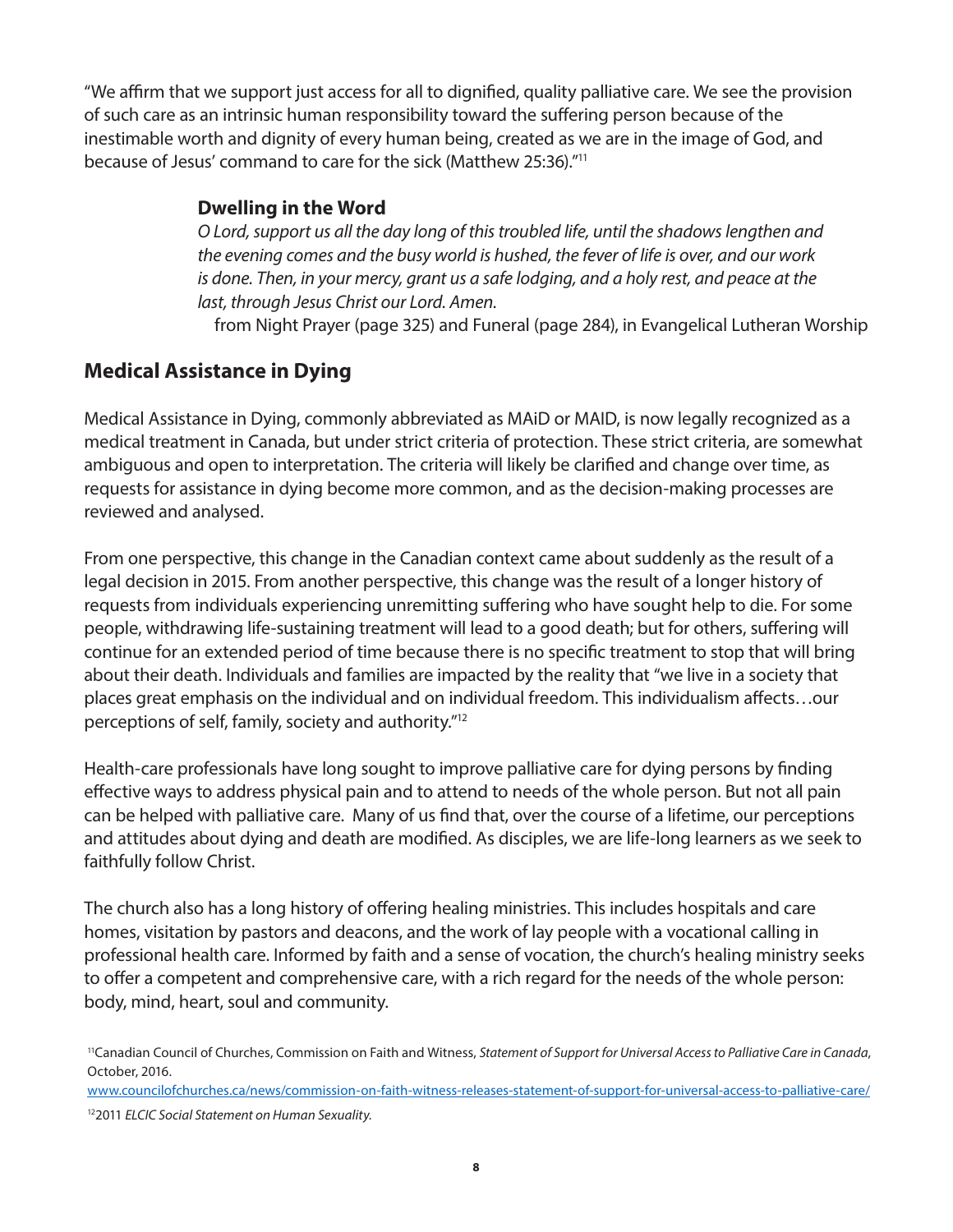In the Canadian context, it is likely that medical assistance in dying will be an option for the foreseeable future. As opportunities for assistance in dying become more normative, both society and the church will continue to be presented with difficult, and sometimes uncomfortable, questions. Over the course of time, through experiences, conversations and on-going reflection, many of us will find that our perspectives and perceptions may be modified.

We affirm that people have a right to assistance in dying. This includes good medical care and good palliative care. Some sick people are going to die. And some people who are going to die are going to be interested and involved in medical assistance in dying. The primary role of the church is to journey with people as they make difficult decisions.

#### **Dwelling in the Word**

*For I am convinced that neither death, nor life, nor angels, nor rulers, nor things present, nor things to come, nor powers, nor height, nor depth, nor anything else in all creation, will be able to separate us from the love of God in Christ Jesus our Lord.* 

Romans 8:38–39

# **Safeguards to Limit Medically Assisted Death**

The ELCIC affirms the importance of safeguards when recognizing that choosing an assisted death is a legitimate choice for some people.

In the current context in Canada there are strict criteria for who is eligible for an assisted death and there is a rigorous decision process when someone requests an assisted death. We recognize that there are elements in the current criteria that are ambiguous and open to interpretation. And, we recognize that many current and future ethical questions will emerge from how safeguards articulate the criteria and processes for determining eligibility; thus, there will be requests for amendments.

We affirm and support the safeguards already in place that lead to a robust process of reflection and decision making that helps the individual to make informed and holistic decisions. Such a process will offer options for accessing resources that address the various significant and pressing needs of the individual. The faithful contributions of those offering relational support, professional health care and spiritual care will all be essential to this process. We support current practice that ensures no one will be coerced to choose an assisted death; that requests for an assisted death will include exploring any unmet needs and all available treatment options of the individual requesting a medically assisted death; that ensures the individual is capable of consent and is aware of their right and ability to withdraw their request for medical assistance in dying just prior to the procedure being administered and thus continue their journey supported by other palliative treatments and care.

We affirm that a system for monitoring who requests assistance in dying, who receives assistance and how the system implements safeguards is an essential component in maintaining high quality and protective care in dying.

We recognize that the safeguards are, and will be, a significant part of the ongoing conversations regarding issues of assistance in dying.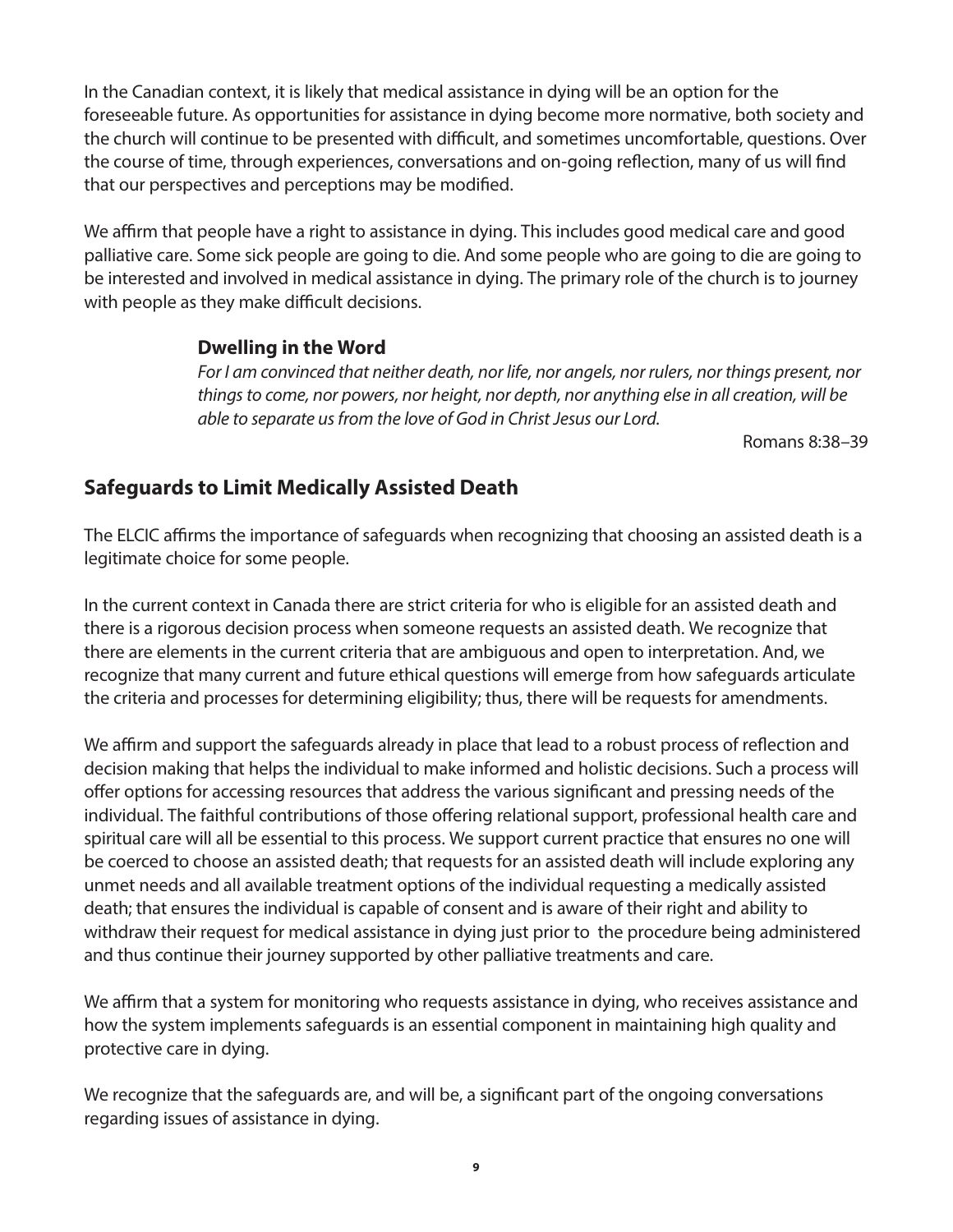#### **Dwelling in the Word**

*Let love be genuine; hate what is evil, hold fast to what is good; love one another with mutual affection; outdo one another in showing honor. Do not lag in zeal, be ardent in spirit, serve the Lord. Rejoice in hope, be patient in suffering, persevere in prayer. Contribute to the needs of the saints; extend hospitality to strangers.*

Romans 12:9–13

# **Emerging Issues Surrounding Medical Assistance in Dying**

With the intent of creating additional safeguards to the federal government's action to bring about medical assistance in dying, the authors of the amendment to the *Criminal Code* attached three provisions to restrict such assistance to: (a) only persons age 18 or older who are capable of making informed decisions, (b) only persons who are not mentally ill (because their ability to consent if mentally ill was of concern) and (c) only persons who are fully competent and able to give an informed consent *immediately* prior to a medical practitioner or nurse practitioner administering a substance to bring about their death or prescribing or providing such a substance to that individual.

These restrictions are the subject of much public debate and dissatisfaction. There is a strongly held belief that many young people below age 18 are capable of providing a fully informed consent to access medical help to die. There is also a concern that no recognition has been given to the deep suffering experienced by many mentally-ill people who are sidelined by a blanket exclusion. And finally, there is deep dismay felt by those persons who have made or want to make a request for medical assistance in dying in advance of their need for assisted death in case they become incompetent to do so. They would argue that if they can have a "do not resuscitate order," why can they not have an advance directive/request to have medical assistance to die in the event that they become confused and incapable of giving a truly informed consent at that time?

Fortunately, in the preamble to the medical assistance in dying legislation, the federal government made a commitment to develop measures to support end of life decisions for mature minors, for those making an advance request, and for those in situations where mental illness is the only underlying medical condition.

Another potential emerging issue is a concern about who will be allowed to be a provider of assistance in dying. The present legislation includes both physicians (MDs) and nurse practitioners (NPs) as the only providers. Since registered nurses and other health professionals are deeply involved in the care of the dying in general, and now assisting physicians and NPs, will other health professionals be involved in the future?

Given that Quebec is a distinct society, their national assembly was able to create their own legislation with respect to medical assistance in dying. In December 2015 their *Act Respecting End of Life Care* came into force. Of prime focus in this Act is attention to palliative care, and only after that section, is the focus on aiding a person to die. There is a more gentle tone in the Act because of its broader focus on care at the end of life.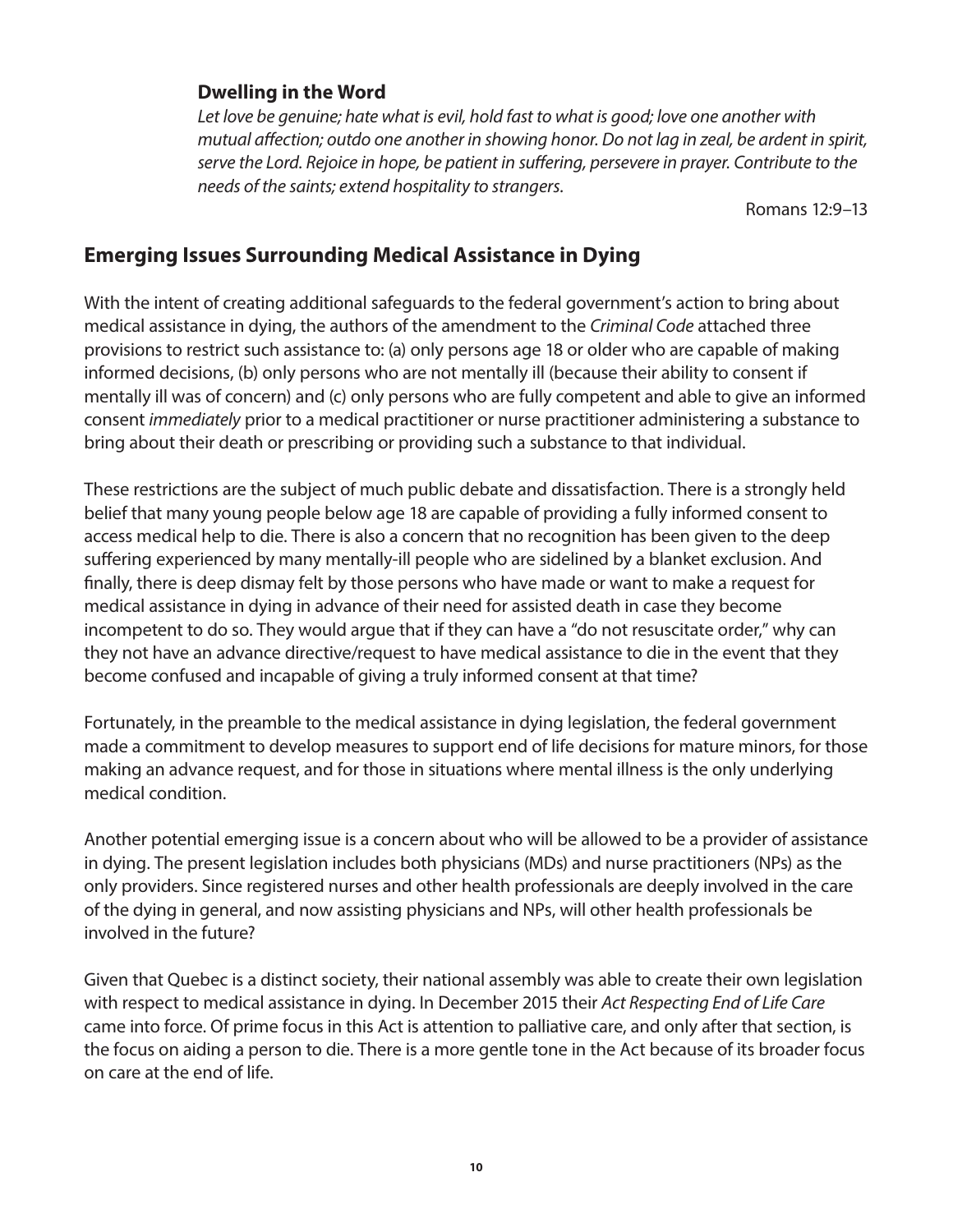"In a perfect world, we would neither need nor desire physician-assisted death. Since we still wait for the fullness of the kingdom of God on earth, we continue our struggle to cope with the imperfections of this one. These struggles are never encountered in isolation, although it may certainly seem that way, but are shared by the community into which we are baptized. The decisions we make have consequences for those around us. This applies equally to those who choose physician [medically] assisted death as to those who would discourage others from making that choice. If we consider our lives to be a gift from God, it may be a gift to the entire community rather than solely to ourselves. We, as individuals, are called to be stewards of our lives, on behalf of the larger community and on behalf of God, but ultimately we alone are responsible for our own individual lives."13

#### **Dwelling in the Word**

*Here is my servant, whom I uphold, my chosen, in whom my soul delights; … This one will not cry or lift up one's voice, or make it heard in the street; a bruised reed this one will not break, and a dimly burning wick this one will not quench; this one will faithfully bring forth justice.* 

Isaiah 42:1–3

#### **Love your neighbour**

In the *Small Catechism*, Martin Luther deepened the meaning of the Fifth Commandment from a single act of violence to a life-long calling to care for our neighbour: "We are to fear and love God, so that we neither endanger nor harm the lives of our neighbour, but instead help and support them in all of life's needs."14

What does this mean? From one perspective, good palliative care can be regarded as one of *life's needs*: to have as much comfort, support, respect and dignity as possible during the dying process. When a person receives medical assistance in dying, the cause of death on the death certificate is listed as the disease; the same disease that made them eligible under the criteria for medical assistance in dying. From this perspective, assistance in dying is not murder and it is not suicide. It is one option among many, in a respectful treatment plan developed under difficult circumstances with the best interests and the desires of our neighbour in mind.

Words commonly heard when asking why people might request assistance in dying are "I'm done." Which is to say, under the circumstances, "I am tired of living. I am tired of suffering. I am tired of the dying journey and I do not know how I can go on." Some words reflect the desire, the right to control one's life—the right to make proactive decisions which reflect a celebration of a life lived. These words have an impact. They are not words that diminish the value or sacredness of life. Rather, they are an expression of personal experience. "To choose death at that time… is not a statement negative or positive about the sanctity of life."15 Desiring death can be an expression of joy and thankfulness—can be the final act of choosing life in the sense that the dying person is embracing his or her sense of destiny.

<sup>&</sup>lt;sup>13</sup>The Rev. Kayko Driedger Hesslein, PhD, theological submission to the ELCIC Task Force, page 8.

<sup>14</sup>Martin Luther, *The Small Catechism,* in *Evangelical Lutheran Worship*, page 1161.

<sup>&</sup>lt;sup>15</sup>Bishop Telmor Sartison, Retired, theological submission to the ELCIC Task Force, page 2.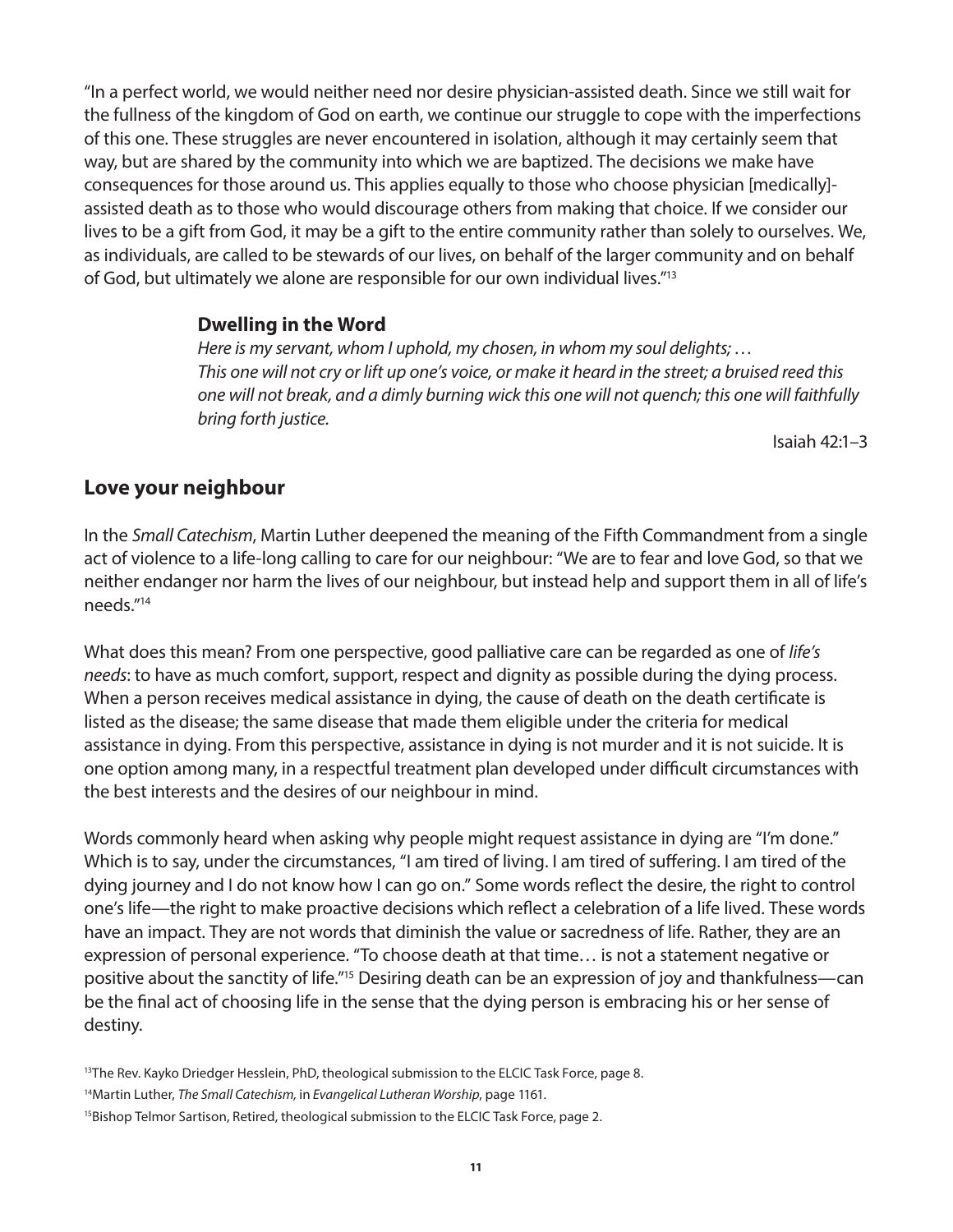We affirm the dignity and value of each person. We would not want anyone to rush into a decision to end their life, or to devalue life of any particular person or group of peoples. At the same time, we acknowledge the temptation for too quick a judgment of a person's motivation. The vast majority of people who request assistance in dying have given it careful consideration. This freedom to choose is the best possible starting point for offering good spiritual, professional and institutional care.

The call to journey faithfully with those who are dying is a holy calling. "The Spirit is shaping an effective and apostolic heart in all of us. Let us listen to that Spirit-Song well and learn its melody. This song is a song of presence, of being with the other without calculation. We are not slaves; we are not members of Christ based on hierarchies of status of greater or lesser rank. We are friends. Such friendship in Christ makes us companions at the Lord's table. There is a scandal in this: it goes against the competition models we have learned. It brings us into a communion of people bonded together in affective ties because God chose us and loved us first. The friendship we share here is one we can bring to others. Such a mission is a joy. Such action indicates a fresh initiative of the Spirit. Such a task brings delightful merriment and creative hope for our world."16

#### **Dwelling in the Word**

*You shall love the Lord your God with all your heart, and with all your soul, and with all your strength, and with all your mind; and your neighbor as yourself.*

Luke 10:27

# **Principles for Journeying with those who are Dying**

We affirm that whenever we enter into a context where death is near, we are standing on holy ground. Life is a sacred journey; both being born and dying are truly sacred times. We enter onto holy ground with humility.

We affirm that everyone has the human right to assistance in dying. This includes good medical care and good palliative care. Some sick people are going to die. And some people who are going to die may request medical assistance in dying.

We affirm that we do not all have to agree on all matters. We recognize that we live in a time of difficult questions and challenging emerging issues.

We affirm the importance of trust as we make this journey. We trust in the God of compassion, mercy and grace. We trust people to know their experience; we hear many people say "Trust me to decide." Nurturing trust is foundational to supportive relationships. Trust helps us to have a good death.

We affirm the vital importance of faithful end of life care, including good palliative care and diligent support for those who are making difficult decisions.

We affirm the church's call to offer spiritual care. We acknowledge that we are tempted to question motives. We affirm that the only path to deeper understanding and trust is to listen.

16John J. O'Brien, C.P., in *Homilies for the Christian People*, Gail Ramshaw, Editor, copyright Liturgical Press, 1988, pages 277–279.